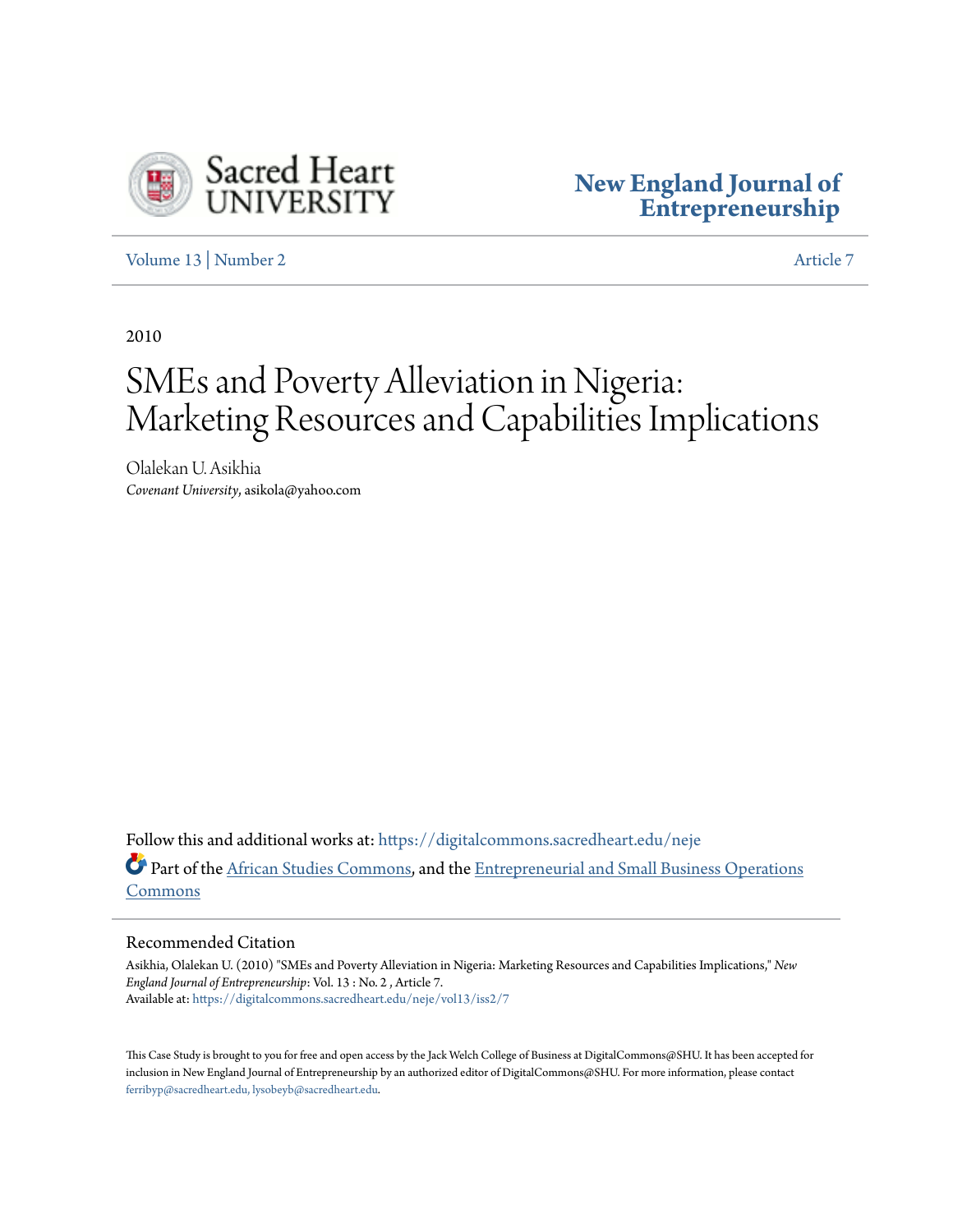# *Case Study* **SMEs and Poverty Alleviation in Nigeria: Marketing Resources and Capabilities Implications**

#### Olalekan U.Asikhia

**This article seeks to identify the mediating role of** marketing resources and capabilities in small and medium enterprises (SMEs)—poverty alleviation relationship. A qualitative approach of conceptualization *marketing resources and capabilities in small and medium enterprises (SMEs)—poverty alleviation relationship. A qualitative approach of conceptualization of the interconnectedness of the major variables of the study is undertaken.Despite several development programs of SMEs and poverty alleviation, the poverty level of Nigerian SMEs has dragged with incidence of high SMEs failure. Marketing resources and capabilities are suggested as probable missing links between SMEs and profitable exchanges that lead to wealth creation, thus alleviating and eradicating poverty.While empirical study in this direction is vital, the current conceptual model shows that SMEs operators would help in the elimination of poverty by acquisition of necessary marketing knowledge, skills, and capabilities to identify the customers' needs, establish vital relationships with them through requisite ego drive, empathy, and capability to change, and thus keep them sold. Prior research concerning SMEs and poverty alleviation in Nigeria has been limited to finance. The findings of the present research have implications for the role of marketing as the ultimate source of profitable growth through exchanges and wealth creation that will help in eradicating poverty.*

Keywords: SMEs, poverty alleviation, marketing resources, marketing capabilities, wealth creation, Nigeria

Poverty can simply be defined as the state of being poor and unable to provide basic human needs such as food, clothing, and shelter.Thus, poverty denotes a state of need, of not having access to necessities of life that support actual dwelling. It is a state of helplessness.

Poverty in Nigeria is severe not just in rural areas but everywhere, especially where social services and infrastructure are limited or nonexistent. However, the majority of those who live in rural areas are poor and depend on agriculture for food and income. Small-scale farmers who cultivate plots of lands depend on rainfall rather than irrigation systems to produce about 90 percent of the country's food (Adereti and Ajayi, 2004).

Recent research shows that a high percentage of the poor

are already engaged in businesses such as dress sewing, vulcanizing, car repairs, petty trading, carpentry, car washes, dry cleaning, food selling/restaurant, etc. (Adeokun, Adedoyin, and Adereti, 2002). Despite these diverse businesses whose performance are not directly related to natural phenomenon like rainfall, poverty still exists in more than 75 percent of the Nigerian population (IFAD, 2007).

Small businesses have the tendency of increasing individual productive capability and create wealth when the products produced or services are sold from time to time. The evolvement of small and medium enterprises helps industrial dispersal thus stemming the rural–urban drift through creation and sales of goods and services that help individuals to directly mobilize domestic saving, which could be ploughed back into business to ensure growth and contribute to economic developments.

The need for marketing resources and capabilities to sell goods and services cannot be underemphasized. Men and women who are supposed to have been empowered through the establishment of various poverty alleviation programs have remained poor after setting up businesses that would help in repositioning them economically and socially. Many researchers have often criticized the ineffectiveness and inefficiency of programs such as financing through Nigeria Industrial Development Bank (NIDB) and the Nigerian Banks for Commerce and Industry (NBCI), establishment of Small and Medium Enterprises Development Agency of Nigeria (SMEDAN), Small and Medium Enterprises Equity Investment Scheme (SMEEIS), and now micro credit schemes. Data show that many have benefitted from these programs (CBN, 2008); meaning that a lot of businesses had been set up, yet recent Human Development Index (HDI) and the official estimates put the poverty level at 70 percent of the population.In 1980, the poverty level was 27.1 percent; in 1992, it deteriorated to 42.8 percent and plummeted to 65.6 percent by 1996 (Malik, Torimiro, and Adereti, 2003). These figures indicate that despite all the progress, the incidence of poverty has not been addressed as most people look at the problems of small and medium enterprises (SME) from the finance point of view (Ogunleye, 2004; Owosekun, 2001; Owualah, 2004).

The literature that investigates other areas of SME) problems are few or nonexistent. If those individuals who had

1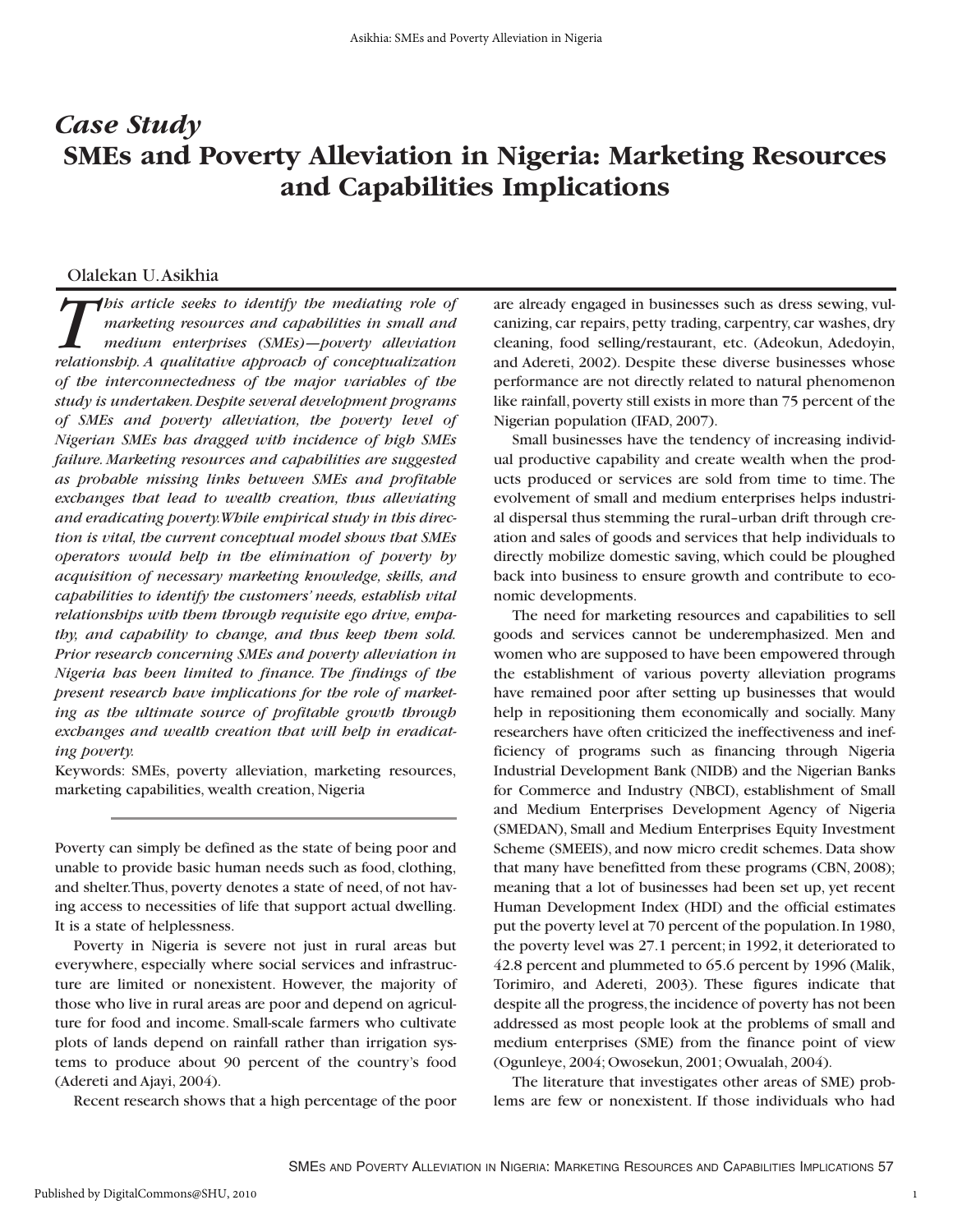been empowered through various poverty alleviation programs like the National Economic Empowerment Development Strategy (NEEDS), the National Poverty Eradication Programme (NAPED), and the Millennium Development Goals (MDGS) were all working together to eradicate poverty in Nigeria, then the development of small and medium enterprises would have experienced continuous growth and would have contributed to decreasing the poverty percentage.SMEDAN (2008) reports that 80 percent of SMEs, however, die before their fifth anniversary, suggesting that beyond the finance supplied by the poverty alleviation programs and small and medium enterprises development programs, other factors could mediate between SMEs' performance and poverty alleviation in Nigeria to reduce the incidence of poverty in the country.This article suggests marketing resources and capabilities as one of such factors or variables.

### **SMEs in Nigeria**

SMEs are recognized as catalysts in the socio-economic development of any country. They are veritable vehicles for the achievement of macroeconomic objectives in terms of employment generation at low investment cost and the development of entrepreneurial capabilities, indigenous technology, stemming rural–urban migration, local resource utilization, and poverty alleviation.

Having identified the relevance and catalytic role of the SME in fostering economic development, successive governments in Nigeria since 1940 have been formulating policies favorable to the development of the subsector. Osoba (1987) reports that the initial attempt of the government to develop small-scale industries in Nigeria dates back to 1946 when the first seasonal paper dated No. 24 of 1945 on "A ten year plan of development and welfare for Nigeria, 1946" was presented

| Table 1. Summary of Lending Activities of Selected Financial Institution from 1988–1998 (#000) |                          |                          |                |                |                |                   |         |         |       |        |         |
|------------------------------------------------------------------------------------------------|--------------------------|--------------------------|----------------|----------------|----------------|-------------------|---------|---------|-------|--------|---------|
| Bank                                                                                           | 1988                     | 1989                     | 1990           | 1991           | 1992           | 1993              | 1994    | 1995    | 1996  | 1997   | 1998    |
| <b>NIDB</b>                                                                                    | 170.6                    | 73.5                     | 636.3          | 543.4          | 1.174.5        | 1.105.6           | 566.8   | 565.1   | 351.0 | 0.0    | 64.5    |
| Sanction                                                                                       |                          |                          |                |                |                |                   |         |         |       |        |         |
| Disbursement                                                                                   | 88.5                     | 235.1                    | 220.8          | 353.0          | 1.294.2        | 635.1             | 612.8   | 436.0   | 925.4 | 105.3  | 85.3    |
| NACB,                                                                                          | ۰                        |                          |                | ۰.             | 203036         | 436,520           | 696,022 | 34,253  |       | 47,168 |         |
| No. Project                                                                                    |                          |                          |                |                | 42889<br>3,234 | 31,560<br>4.715.5 | 6.104.2 | 415.2   | 410.5 | 491.3  | 443.9   |
| Disbursement                                                                                   |                          |                          |                |                |                |                   |         |         |       |        |         |
| <b>NBCI</b>                                                                                    |                          |                          |                |                |                |                   |         |         |       |        |         |
| Loans $&$                                                                                      |                          | 392.2                    | 239.1          | 472.3          | 777.6          | 1,761.6           | 2.0061  | 2.179.2 | 14.0  | 13.6   | 1,440.3 |
| Advances                                                                                       |                          |                          |                |                |                |                   |         |         |       |        |         |
| Peoples Bank                                                                                   |                          |                          |                |                |                |                   |         |         |       |        |         |
| Loan $\&$                                                                                      | $\overline{\phantom{a}}$ | $\overline{\phantom{a}}$ | $\blacksquare$ | $\blacksquare$ | 78.0           | 167.3             | 178.2   | 340.0   | 350.0 | 360.1  | 400.5   |
| Advances                                                                                       |                          |                          |                |                |                |                   |         |         |       |        |         |

Source: Eigbe and Central Bank of Nigeria, 1995, p.85.

| Table 2. Summary of Community Banks' Activities (Naira million, unless otherwise stated) |         |         |          |          |          |  |  |  |
|------------------------------------------------------------------------------------------|---------|---------|----------|----------|----------|--|--|--|
| Activities                                                                               | 2002    | 2003    | 2004     | 2005     | 2006     |  |  |  |
| Number of reporting                                                                      | 316     | 564     | 615      | 725.0    | 757      |  |  |  |
| Loans and advances                                                                       | 4310.9  | 9,954.8 | 11,353.8 | 14,547.4 | 16,498.6 |  |  |  |
| Investments                                                                              | 925.5   | 2,261.0 | 2,612.7  | 3,594.1  | 3,868.2  |  |  |  |
| Sectoral distribution of loans<br>and advances                                           |         |         |          |          |          |  |  |  |
| Agriculture and forestry                                                                 | 390.5   | 625.0   | 483.1    | 69.9     | 965.1    |  |  |  |
| Mining and quarrying                                                                     | 58.8    | 59.5    | 510.6    | 14.7     | 405      |  |  |  |
| Manufacturing                                                                            | 549.6   | 809.2   | 331.8    | 64.9     | 1,088.7  |  |  |  |
| Real estate and construction                                                             | 450.8   | 574.1   | 279.2    | 214.8    | 839.8    |  |  |  |
| Commerce                                                                                 | 1385.4  | 2,733.1 | 2.875.3  | 1,591.9  | 4.504    |  |  |  |
| Transportation/Communication                                                             | 425.4   | 1,727.9 | 1.088.1  | 2795.1   | 2087.4   |  |  |  |
| Others                                                                                   | 1,050.4 | 3,425.8 | 5,785.6  | 23753.4  | 6608.5   |  |  |  |

Source: CBN, 2006a.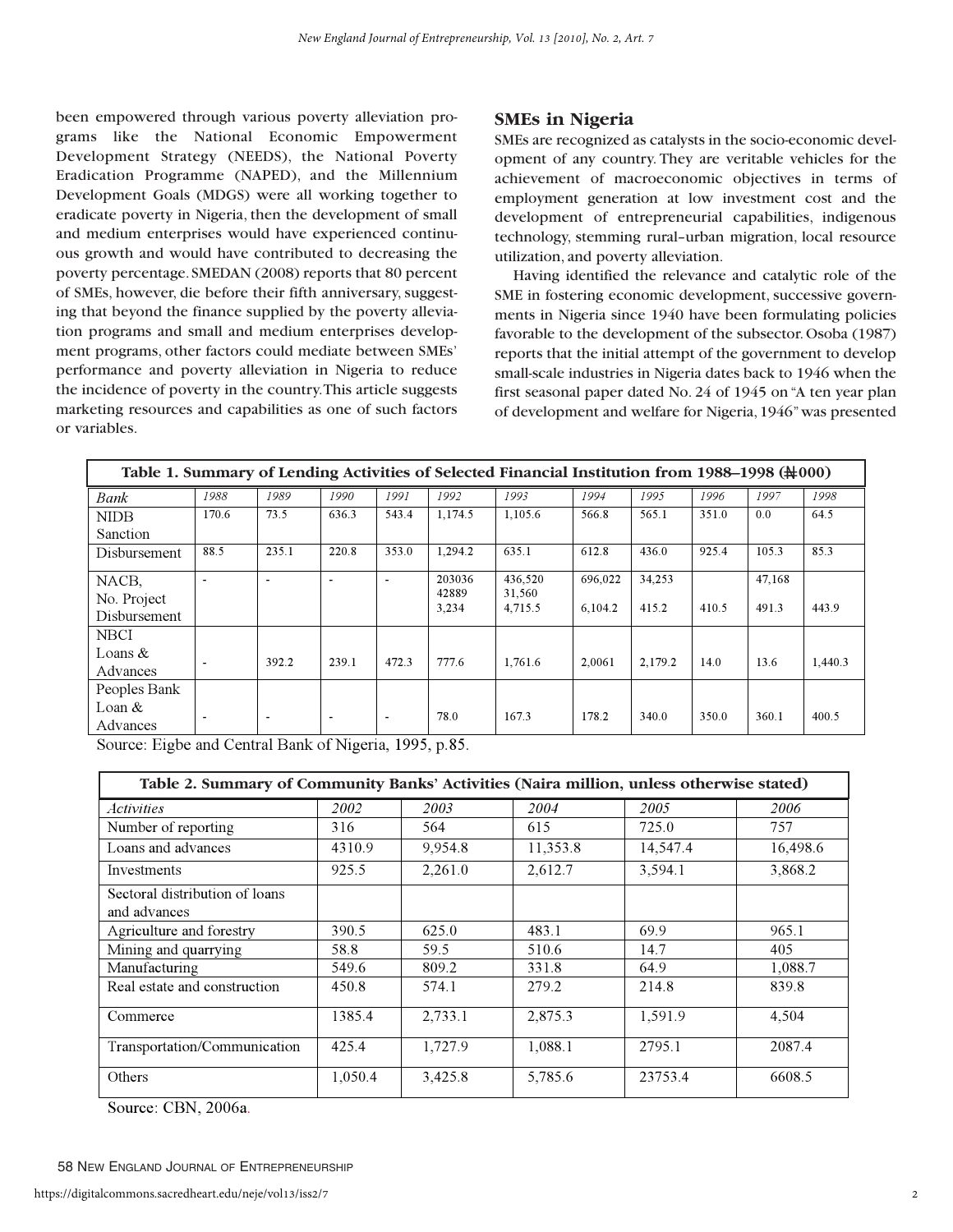to the legislative council on 13 December 1945 and approved with some amendment by the legislative council of 7 February 1946. The first stage of the development plan envisaged the setting of a "Nigeria Local Development Board" whose functions, among others were primarily associated with

- the promotion and development of village crafts and industries and industrial development of the products of Nigeria;
- the setting up and operation of experimental undertakings for the testing of industrial or processing development of any Nigeria products; and
- other suitable projects approved by the governor-incouncil.

The schemes set up in the plan were all designed to be major schemes affecting Nigeria as a whole and fundamental to other forms of development in the country.The objective was to develop small-scale industries in their surroundings but on a higher level of efficiency so that they could be more profitable to the operators.

In 1953, however, the World Bank reported that the country had not made any significant progress in its industrial development.At postindependence, the federal government's major aims in the area of trade and industries were summarized in the 1962–1968 national development plan as follows:

- To stimulate the establishment and growth of industries, which contribute both directly and materially to economic growth
- To enable Nigerians to participate in an ever-increasing extent in the ownership, direction and management of Nigerian industry and trade

This policy framework did not accord meaningful importance to entrepreneurial drive within the citizenry nor strategic development of the SMEs.

The absence of specific policies on SME development in the 1962–1968 plan periods was corrected through the Enterprise Promotion Decree (NEPD) in 1972. Industrial development during the 1970s was strongly influenced by

| Table 3. Number and Value of Approved Loans to Small Business Establishments |                               |                               |     |  |  |  |  |  |  |
|------------------------------------------------------------------------------|-------------------------------|-------------------------------|-----|--|--|--|--|--|--|
|                                                                              |                               | in Northern Region of Nigeria |     |  |  |  |  |  |  |
| <b>Region/State</b><br>Period<br><i>Value</i> (A)<br><b>Number of Loans</b>  |                               |                               |     |  |  |  |  |  |  |
| Northern region                                                              | Apr. $1966 - \text{Mar. } 68$ | 85,363                        | 69  |  |  |  |  |  |  |
| Benue-Plateau                                                                | Apr. 1966 – Oct. 72           | 142,400                       | 46  |  |  |  |  |  |  |
| Kano                                                                         | Apr. 1966 – Oct. 72           | 102, 184                      | 35  |  |  |  |  |  |  |
| Kwara                                                                        | -do-----------                | 80,000                        | 25  |  |  |  |  |  |  |
| Northcentral                                                                 | $-do-$                        | 118,860                       | 47  |  |  |  |  |  |  |
| Northeastern                                                                 | -do--                         | 232, 586                      | 85  |  |  |  |  |  |  |
| Northwestern                                                                 | --do-                         | 104,399                       | 55  |  |  |  |  |  |  |
| Total                                                                        |                               | 865, 792                      | 362 |  |  |  |  |  |  |

Source: Turner, 1974.

|       | Table 4. Nigerian Industrial Development Bank Total Approval and Disbursements (1981–1990) |                      |                           |          |  |  |  |  |
|-------|--------------------------------------------------------------------------------------------|----------------------|---------------------------|----------|--|--|--|--|
| Year  | $Approxals$ $A$ (million)                                                                  | <b>Disbursements</b> | $Actual \times (million)$ | Gap $\%$ |  |  |  |  |
| 1981  | 55.47                                                                                      | 12.67                | 42.81                     | 77.2     |  |  |  |  |
| 1982  | 29.88                                                                                      | 27.16                | 2.72                      | 9.1      |  |  |  |  |
| 1983  | 22.36                                                                                      | 31.90                | $-9.54$                   |          |  |  |  |  |
| 1984  | 0.20                                                                                       | 0.24                 | $-6.0$                    |          |  |  |  |  |
| 1985  | 2.87                                                                                       | 9.64                 | $-6.77$                   |          |  |  |  |  |
| 1986  | 16.88                                                                                      | 17.14                | 0.26                      |          |  |  |  |  |
| 1987  | 117.75                                                                                     | 21.15                | 96.60                     | 82       |  |  |  |  |
| 1988  | 142.96                                                                                     | 15.92                | 127.04                    | 88.9     |  |  |  |  |
| 1989  | 87.72                                                                                      | 52.10                | 137.64                    | 72.5     |  |  |  |  |
| 1990  | 132.40                                                                                     | 87.70                | 44.70                     | 33.8     |  |  |  |  |
| Total | 710.49                                                                                     | 281.62               | 428.87                    | 60.4     |  |  |  |  |

Source: Owualah, 1999.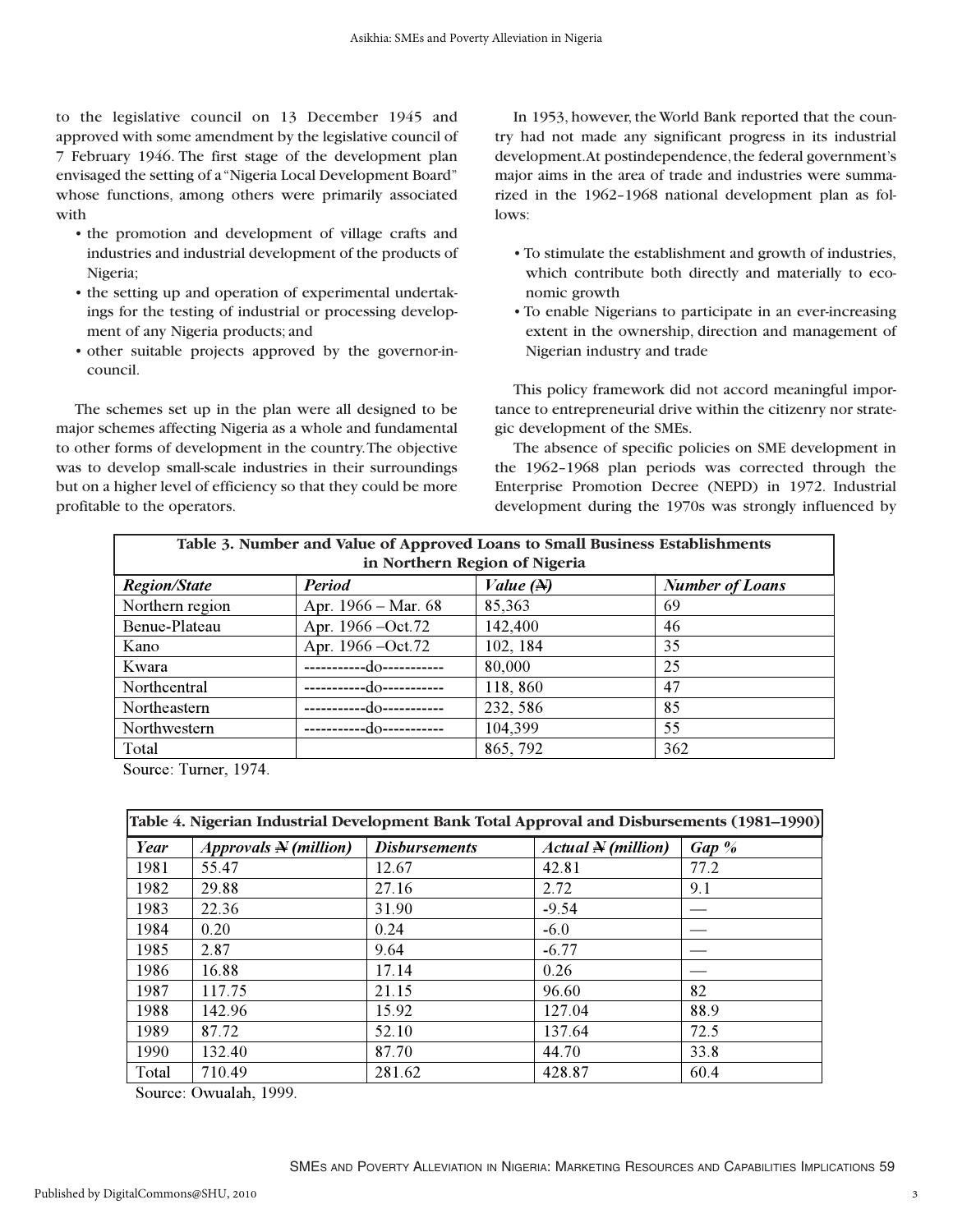the NEPD among other factors.The Industrial Development Centres (IDCs) also assisted in financing small and medium enterprises as well as rendering techno-managerial services to them. Unfortunately, these laudable projects were halted by the civil war and the federal government took over the leadership role in fostering the development of SMEs.

The small-scale industries division, set up within the federal ministry of industries took over the responsibilities of the IDCs.The division reactivated the IDCs in Owerri and Zaria and later established 11 new ones in different states of the federation. Presently the IDC have been established in 21states of the federation including Federal Capital Territory (Ubom, 2004).The main objectives for the establishment of the IDCs are

- to train SME owners on efficient use of resources to increase productivity, wages, and improve living standards of owners and workers;
- to upgrade quality and design of SME products; and
- to create a solid and modern base for the development of local entrepreneurship and dispersal of economic activities.

Between 1966 and 2008 different financing bodies have been set up yet various researchers have consistently looked in the direction of finance as the major obstacle to SME growth. Some of the schemes and policies are

- Small Industries Credit Loan Scheme established in 1966 to provide finance
- Nigerian Industrial Development Bank established in 1964 to provide finance
- The SME II loan scheme operated extensively between 1989 and 1994
- Commercial and merchant banks established since 1969 when CBN (Central Bank of Nigeria) started issuing guidelines and providing loans and advances
- The National Economic Reconstruction Fund (NER-FUND) established in 1989 to provide finance
- Nigeria Export-Import Bank (NEXIM) established in 1991 to provide Export Stimulation Loans (ESL) and Rediscounting and Refinancing Facility (RRF)
- National Directorate of Employment (NDE) established

in 1987 to empower youth through entrepreneurial, vocational, and managerial skills training. NDE also provides startup capital in the form of guarantee and resettlement loans, tools, and equipment.

- Family Economic Advancement Programme (FEAP) established in 1992 to provide loans to families for various kinds of businesses
- Establishment of People's Bank of Nigeria (PBN) to provide loans and advances to small business owners for expansion (Table 1 shows significant growth of PBN loans and advance.)
- Community banks established in 1990 to provide loans and advances for business startup and growth (Table 2)
- Funding of SMEs through multilateral financial institutions:
	- African Development Bank (ADB), established in 1988, has advanced loans to the tune of \$230 million to assist in stimulating non-oil exports of SMEs.
	- The World Bank, for example, in 1989 gave Nigeria a \$270 million facility for enterprise development and has been of tremendous help since then.

Table 3 shows the number and value of approved loans to small business establishments in the northern region of Nigeria with the highest value of loan in the northeastern part of Nigeria totaling  $\#232,586$  ( $\#$  = Naira: Nigerian currency) and the lowest in Kwara state with  $\#80$ , 000 .The total number of loans to small businesses within the period of 1966–1972 was  $362$  at the value of  $\text{#865,792}$ . Table 4 reveals the total approval and disbursement between 1981 and 1990 of Nigeria Industrial Development Bank.

In Table 5 the annual value of approved project under SME II between 1990 and 1994 is shown with 211 as the number of projects approved and  $\frac{1132}{132,810,267}$  being the approved amount.The number of projects approved in 1991 was the highest and the amount approved in 1993 was being the highest value in Naira.Table 6 shows the summary of NIDB's approval and disbursement between 1991 and 1998. The highest number of projects was approved in 1991 (34) and the highest value of disbursement was in 1994;  $(\frac{4192}{,}453)$ .

Table 7 shows the maturity pattern of commercial bank

| Table 5. Annual Value of Approved Projects under SME II (1990-1994)                               |     |     |                |  |  |  |  |
|---------------------------------------------------------------------------------------------------|-----|-----|----------------|--|--|--|--|
| Year<br>No. of Projects Received<br><b>No. of Projects Approved</b><br><b>Amount Approved (N)</b> |     |     |                |  |  |  |  |
| 1990                                                                                              | 40  | 28  | 13,233,740     |  |  |  |  |
| 1991                                                                                              | 94  | 70  | 33,946,787     |  |  |  |  |
| 1992                                                                                              | 40  | 41  | 24,339,909     |  |  |  |  |
| 1993                                                                                              | 135 | 50  | 44,620,642     |  |  |  |  |
| 1994                                                                                              | 37  | 22  | 16,669,189.87  |  |  |  |  |
| Total                                                                                             | 346 | 211 | 132,810,267.87 |  |  |  |  |

Source: Eigbe and Central Bank of Nigeria, 1995, p.80.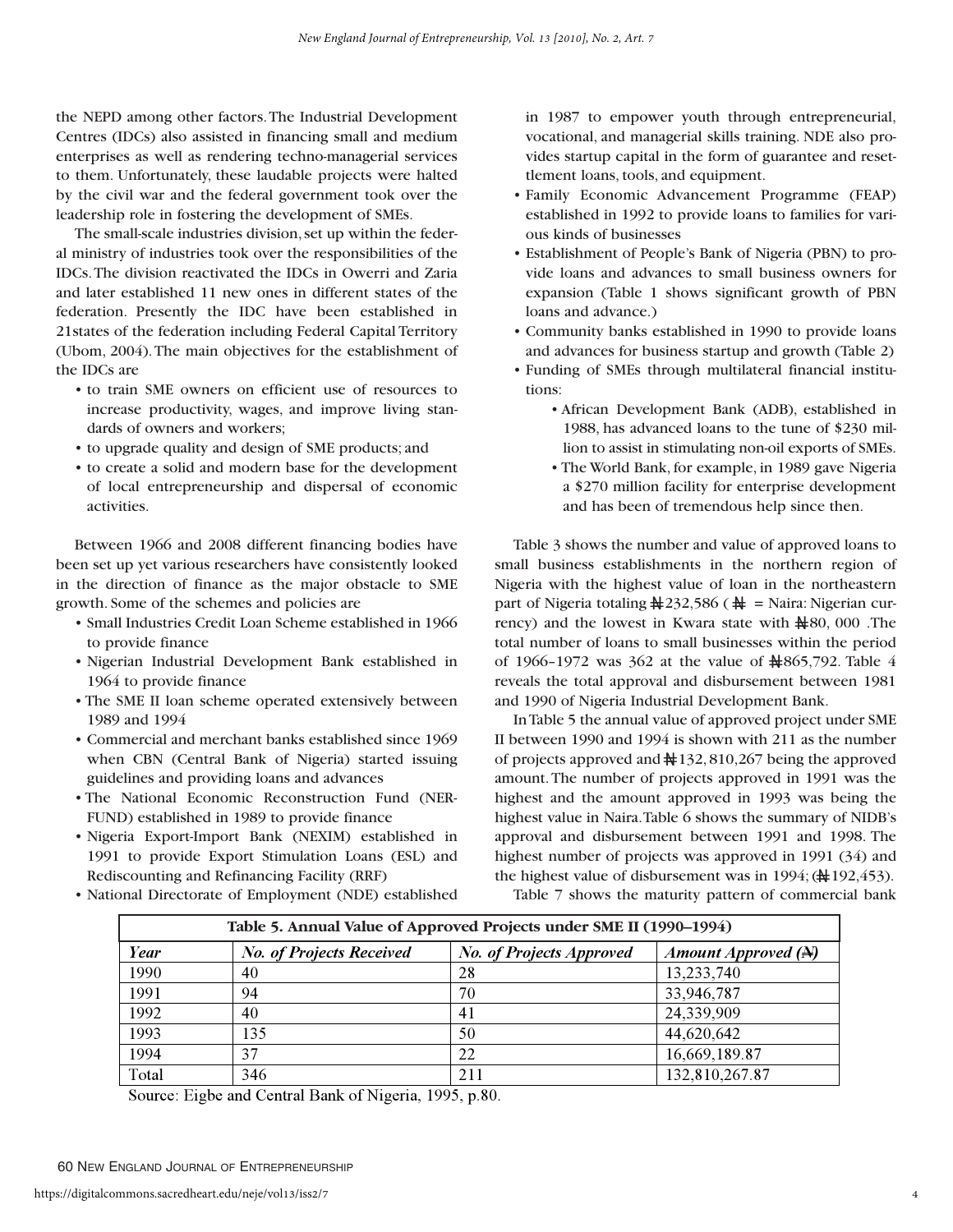loans and advances between 1963 and 1992.Table 8 reveals the profile of lending by commercial and merchant banks between 1980 and 1996 with a progressive increase from 1980 to 1996.

Table 9 shows the resource flows to SMEs between 1980 and 1993 from different financing banks and institutions with the value of lending increasing progressively from 1980 to 1993. Table 10 shows the NERFUND approval between 1990 and 1995 with a total of  $\#1, 479,000,000$  approved for 476 projects.

Table 11 reveals the selected macroeconomic indicators between 1991 and 1995 with the credit to private sectors increasing from  $\#82.9$ m in 1991 to $\#121.6$ m in 1993, reduc-

ing later to  $\text{#27.7m}$  in 1994 and  $\text{#18.5m}$  in 1995. Table 12 reveals a gradual increase of credit to private sector from  $\#23.9$ m in 1996 to $\#27.3$ m in 1999.

Table 13 shows that the loans and advances of commercial and merchant banks increase between 1995 and 1999.Table 14 shows the credit to private sector in which SMEs are one of them between 2000 and 2006.

All these tables reveal that there has been continuous financial support to the SMEs over the years.Funds were provided by the federal government and channeled through participating commercial and community banks as well as the People's Bank of Nigeria. FEAP had a total of  $\#8.6$  billion available to meet the financing needs of microenterprises

| Table 6. Summary of NIDB's Approval and Disbursement |                          |                          |  |  |  |  |  |
|------------------------------------------------------|--------------------------|--------------------------|--|--|--|--|--|
| Year                                                 | No. of Projects Approved | Disbursement $(A'$ '000) |  |  |  |  |  |
| 1991                                                 | 34                       | 73,726                   |  |  |  |  |  |
| 1992                                                 | 17                       | 160,225                  |  |  |  |  |  |
| 1993                                                 | 27                       | 170,839                  |  |  |  |  |  |
| 1994                                                 | $\mathfrak{D}$           | 192,453                  |  |  |  |  |  |
| 1995                                                 |                          | 41,381                   |  |  |  |  |  |
| 1996                                                 |                          | 34,456                   |  |  |  |  |  |
| 1997                                                 |                          | 32,650                   |  |  |  |  |  |
| 1998                                                 |                          |                          |  |  |  |  |  |

Source: Eigbe and Central Bank of Nigeria, 1995, p.86.

| Table 7. Maturity Pattern of Commercial Banks Loans and Advances |                |                |                   |              |  |  |  |
|------------------------------------------------------------------|----------------|----------------|-------------------|--------------|--|--|--|
| $(1963 - 1992)$                                                  |                |                |                   |              |  |  |  |
| Period                                                           | 1 Year         | 1–5 Years      | More Than 5 Years | <b>Total</b> |  |  |  |
|                                                                  | $\frac{6}{10}$ | $\frac{6}{10}$ | $\%$              |              |  |  |  |
| 1963                                                             | 91.9           | 8.1            | 0.0               | 100          |  |  |  |
| 1965                                                             | 95.0           | 5.0            | 0.0               | 100          |  |  |  |
| 1967                                                             | 91.0           | 7.0            | 2.0               | 100          |  |  |  |
| 1969                                                             | 89.3           | 8.5            | 2.2               | 100          |  |  |  |
| 1971                                                             | 87.0           | 11.9           | 1.1               | 100          |  |  |  |
| 1973                                                             | 88.2           | 10.3           | 0.9               | 100          |  |  |  |
| 1975                                                             | 88.3           | 10.3           | 1.4               | 100          |  |  |  |
| 1979                                                             | 79.5           | 16.9           | 3.6               | 100          |  |  |  |
| 1984                                                             | 77.4           | 16.5           | 6.1               | 100          |  |  |  |
| 1985                                                             | 76.7           | 15.0           | 8.3               | 100          |  |  |  |
| 1986                                                             | 80.4           | 14.5           | 5.1               | 100          |  |  |  |
| 1987                                                             | 80.9           | 14.4           | 4.7               | 100          |  |  |  |
| 1988                                                             | 83.1           | 13.1           | 3.9               | 100          |  |  |  |
| 1989                                                             | 80.6           | 15.4           | 4.0               | 100          |  |  |  |
| 1990                                                             | 78.9           | 16.0           | 5.1               | 100          |  |  |  |
| 1991                                                             | 82.8           | 12.3           | 4.9               | 100          |  |  |  |
| 1992                                                             | 82.7           | 11.5           | 5.8               | 100          |  |  |  |

Source: Owulah, 1999.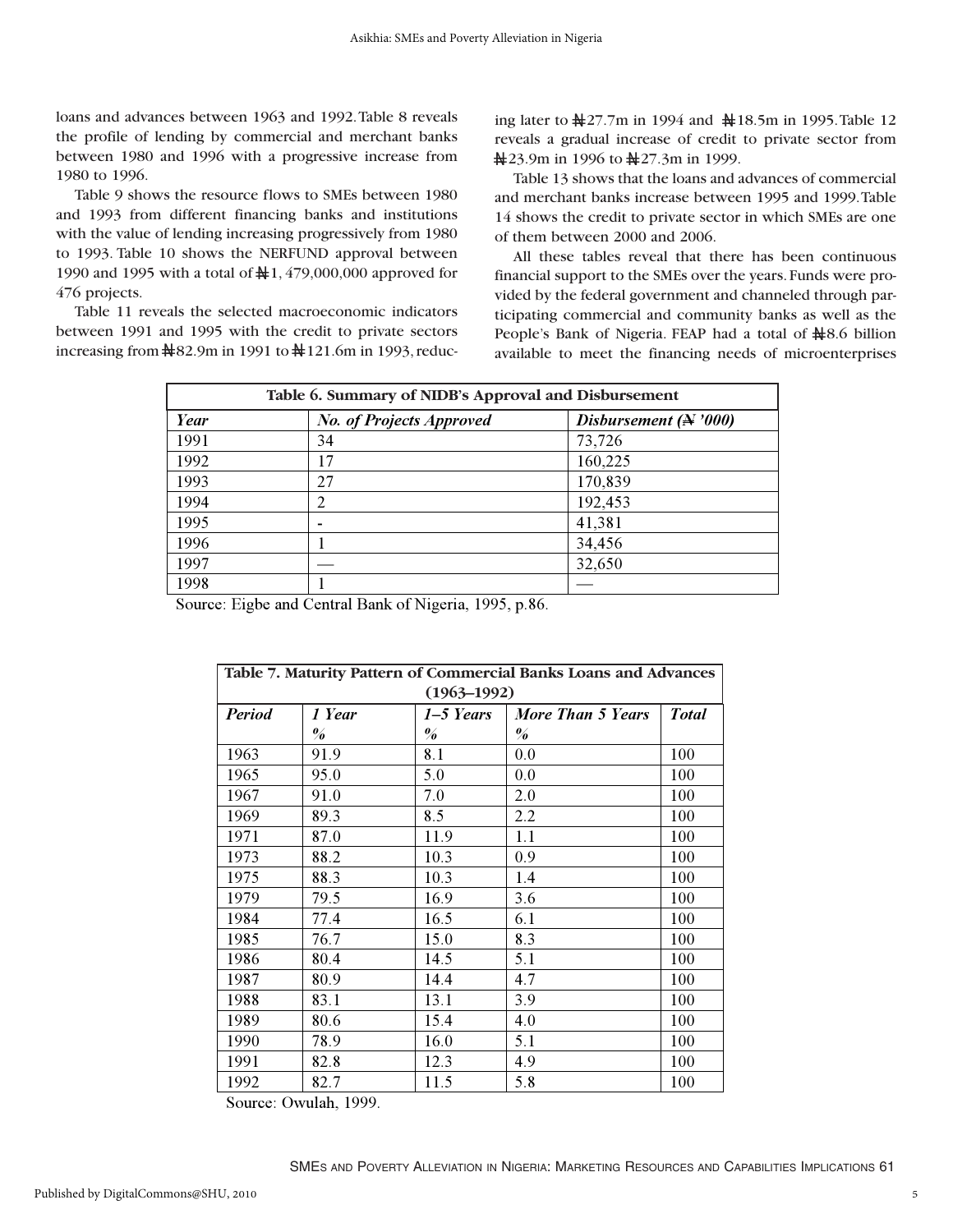|                         | Table 8. Profile of Lending by Commercial and Merchant Banks 1980–1996 |                           |                |                           |                                                               |                                         |  |  |
|-------------------------|------------------------------------------------------------------------|---------------------------|----------------|---------------------------|---------------------------------------------------------------|-----------------------------------------|--|--|
| <b>Target</b>           |                                                                        |                           |                |                           | <b>Achievement</b>                                            |                                         |  |  |
| <b>Commercial Banks</b> |                                                                        |                           | Merchant Banks |                           | <b>Commercial Banks</b><br>Actual Lending to SSE<br>N million | Merchant Banks<br>Actual Lending to SSE |  |  |
| Years                   | Stipulated                                                             | Achieved<br>$\frac{0}{0}$ | Stipulated     | Achieved<br>$\frac{0}{0}$ |                                                               |                                         |  |  |
| 1980                    | 16                                                                     | 1.6                       | 16             |                           | 102.1                                                         | $\blacksquare$                          |  |  |
| 1981                    | 16                                                                     | 2.4                       | 16             | $\blacksquare$            | 203.2                                                         | $\blacksquare$                          |  |  |
| 1982                    | 16                                                                     | 2.0                       | 16             | $\blacksquare$            | 206.7                                                         | $\blacksquare$                          |  |  |
| 1983                    | 16                                                                     | 3.1                       | 16             |                           | 351.3                                                         |                                         |  |  |
| 1984                    | 16                                                                     | 6.3                       | 16             | 3.1                       | 729.1                                                         | 0.052                                   |  |  |
| 1985                    | 16                                                                     | 3.8                       | 16             | 3.4                       | 462.5                                                         | 0.061                                   |  |  |
| 1986                    | 16                                                                     | 9.0                       | 16             | 3.7                       | 1,413.1                                                       | 0.101                                   |  |  |
| 1987                    | 16                                                                     | 23.3                      | 16             | 13.3                      | 4,084.9                                                       | 0.553                                   |  |  |
| 1988                    | 16                                                                     | 21.3                      | 16             | 22.2                      | 4,166.5                                                       | 0.983                                   |  |  |
| 1989                    | 16                                                                     | 21.5                      | 16             | 21.2                      | 4,731.7                                                       | 1,251                                   |  |  |
| 1990                    | 16                                                                     | 20.3                      | 16             | 25.9                      | 5,413.1                                                       | 2.090                                   |  |  |
| 1991                    | 20                                                                     | 22.4                      | 20             | 28.4                      | 6,565.1                                                       | 2,808.5                                 |  |  |
| 1992                    | 20                                                                     | 40.0                      | 20             | 31.3                      | 20,400.0                                                      |                                         |  |  |
| 1993                    | 20                                                                     | 34.8                      | 20             | $\blacksquare$            | 15,462.9                                                      | ۰                                       |  |  |
| 1994                    | 20                                                                     | 23.6                      | 20             | $\blacksquare$            | 29,552.5                                                      |                                         |  |  |
| 1995                    | 20                                                                     | 22.4                      | 20             | 29.9                      | 32,374.5                                                      | 9,159.6                                 |  |  |
| 1996                    | 20                                                                     | 26.8                      | 20             | 16.7                      | 42,302.1                                                      | 5,595.8                                 |  |  |

Source: Eigbe and Central Bank of Nigeria, 1999, p.8.

| Table 9. Resource Flows to SMEs (1980–1993)                                                    |      |                          |        |        |  |  |  |
|------------------------------------------------------------------------------------------------|------|--------------------------|--------|--------|--|--|--|
| <i>Items</i>                                                                                   |      | (A <sup>'</sup> million) |        |        |  |  |  |
|                                                                                                | 1980 | 1985                     | 1990   | 1993   |  |  |  |
| Commercial and merchant banks                                                                  | 106  | 1,038                    | 7,452  | 17,900 |  |  |  |
| Development banks                                                                              | 367  | 689                      | 2,437  | 8,700  |  |  |  |
| People's and community banks                                                                   |      |                          | 132    | 800    |  |  |  |
| Total                                                                                          | 473  | 1,727                    | 10,111 | 27,400 |  |  |  |
| Share of commercial and merchant banks (%)                                                     | 22   | 60                       | 75     | 65     |  |  |  |
| Memo SME II projects (N'million)<br>1,236<br>30<br>-                                           |      |                          |        |        |  |  |  |
| Source: $T_A$ Overida 1003 n 210 and reproduced in Fighe and Central Bank of Nigeria 1000 n 84 |      |                          |        |        |  |  |  |

Source: T. A. Oyejide, 1993, p. 210 and reproduced in Eigbe and Central Bank of Nigeria, 1999, p.84

|       | Table 10. NERFUND Approval |                                               |                                                 |                                              |                                    |                                      |  |  |
|-------|----------------------------|-----------------------------------------------|-------------------------------------------------|----------------------------------------------|------------------------------------|--------------------------------------|--|--|
| Year  | No. of<br><b>Projects</b>  | <i><b>Amount</b></i><br>approved<br>(US \$'M) | <i><b>Amount</b></i><br>approved<br>(A'million) | <b>Gross</b><br><i>Value</i><br><b>Added</b> | <b>Direct</b><br><b>Employment</b> | <i>Indirect</i><br><b>Employment</b> |  |  |
| 1990  | 75                         | 28                                            | 120                                             | 304                                          | 3,698                              | 15,872                               |  |  |
| 1991  | 61                         | 17                                            | 172                                             | 157                                          | 2,466                              | 9,864                                |  |  |
| 1992  | 32                         | 14                                            | 202                                             | 93                                           | 1,664                              | 6,656                                |  |  |
| 1993  | 67                         | 38                                            | 289                                             | 988                                          | 4,247                              | 16,960                               |  |  |
| 1994  | 103                        | 71                                            | 440                                             | 2,641                                        | 5,040                              | 20,124                               |  |  |
| 1995  | 138                        | 123                                           | 256                                             | 3,527                                        | 5,853                              | 23,228                               |  |  |
| Total | 476                        | 291                                           | 1,479                                           | 7,710                                        | 23,231                             | 92,704                               |  |  |

Source: NERFUND (1997)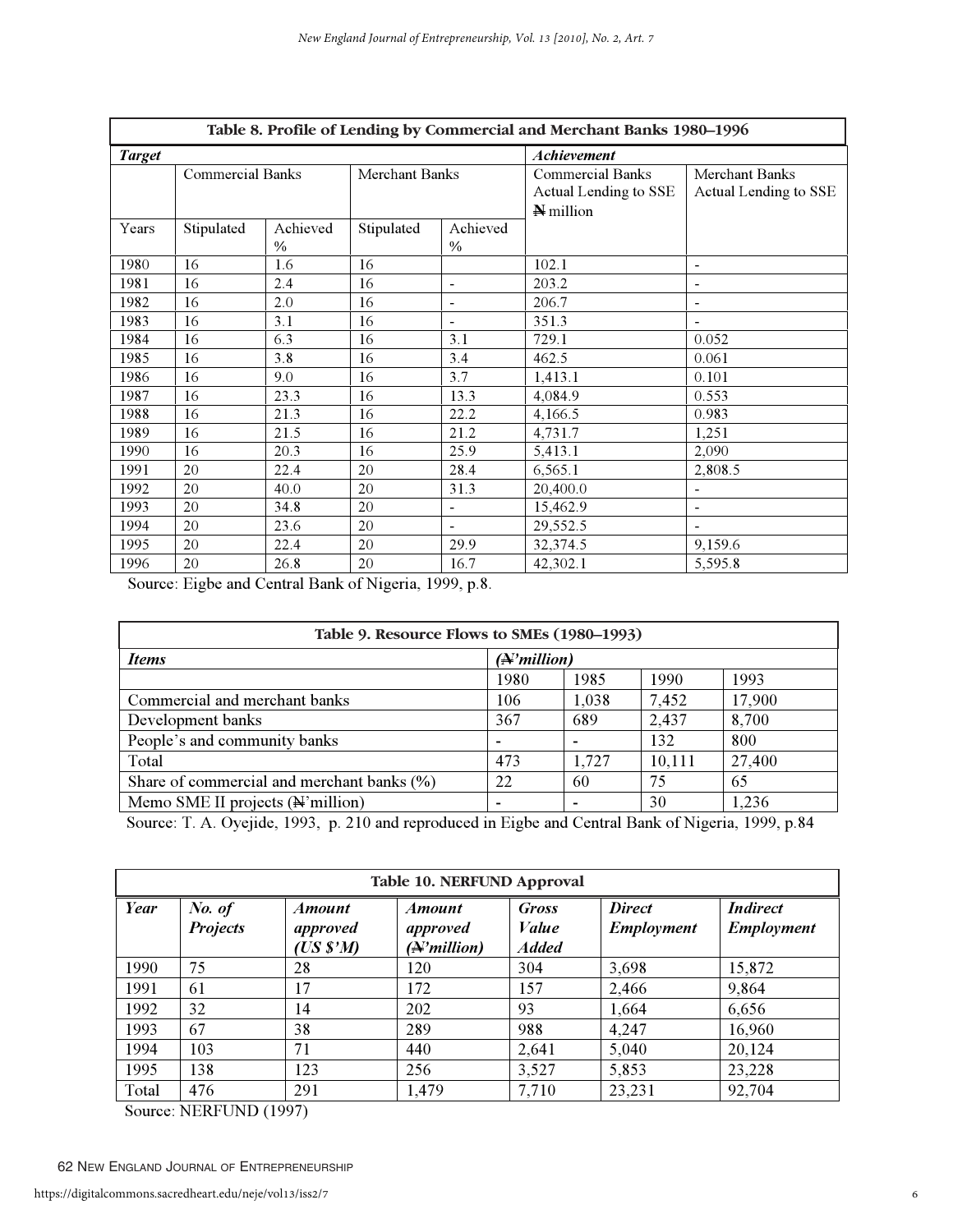with a view to transforming the rural areas and achieving poverty alleviation.

Through the use of fiscal policy measures, the government has also provided incentives that would stimulate the general development of SMEs. Some of the fiscal measures include

- Pioneer Status or Income Tax Relief Act
- Import duty relief
- Capital allowance to aid capital formation
- Relief for investments in economically disadvantage local government areas
- Tariff measures as effective protection with import tariff to ensure that locally produced goods are efficiently processed and made competitive both in domestic and export markets
- Export promotion incentive
- Foreign exchange facility

| <b>Table 11. Selected Macroeconomics Indicators</b>                          |             |             |             |                             |             |  |  |
|------------------------------------------------------------------------------|-------------|-------------|-------------|-----------------------------|-------------|--|--|
| <i>Indicators</i>                                                            | 1991<br>(1) | 1992<br>(2) | 1993<br>(3) | 1994<br>$\boldsymbol{r}(4)$ | 1995<br>(5) |  |  |
| Money and credit (growth rate %)                                             |             |             |             |                             |             |  |  |
| Net domestic credit                                                          | 45.3        | 69.         | 91.4        | 29.2                        | 36.2        |  |  |
| Credit to private sector                                                     | 82.9        | 100.7       | 121.6       | 27.7                        | 18.4        |  |  |
| Narrow money (M1)                                                            | 32.6        | 52.8        | 54.4        | 47.8                        | 8.          |  |  |
| Broad money (M2)                                                             | 32.7        | 49.2        | 49.8        | 39.1                        | 10.3        |  |  |
| External sector                                                              |             |             |             |                             |             |  |  |
| Current account balance (in percent of<br>GDP)                               | $-3.9$      | $-0.9$      | $-2.4$      | $-5.4$                      | $-5.6$      |  |  |
| Overall balance (in percent of GDP)                                          | $-4.9$      | $-18.3$     | $-5.1$      | $-4.7$                      | $-3.1$      |  |  |
| External reserves (US \$ million)                                            | 4,486.7     | 712.6       | 1,330.1     | 1,658.8                     | 1,4410      |  |  |
| Average oil output price (US \$ barrel)                                      | 20.5        | 19.8        | 17.5        | 16.2                        | 16.7        |  |  |
| Average official exchange rate $(N/\$)$                                      | 9.9         | 17.3        | 21.9        | 21.9                        | 21.9        |  |  |
| Average AFEM rate (N/\$)<br>$\sim$ $\sim$ $\sim$ $\sim$ $\sim$ $\sim$ $\sim$ |             |             |             |                             | 82.3        |  |  |

Source: CBN, 1995.

| <b>Table 12. Selected Marcroeconomic Indicators</b>                |                           |                |               |                          |  |  |  |
|--------------------------------------------------------------------|---------------------------|----------------|---------------|--------------------------|--|--|--|
| <b>Indicators</b>                                                  | 1996<br>$\left( l\right)$ | 1997<br>(2)    | 1998<br>$(3)$ | 1999<br>$\left(4\right)$ |  |  |  |
| Money and credit (Growth rate %)                                   |                           |                |               |                          |  |  |  |
| Net domestic credit                                                | $-23.4$                   | $-2.8$         | 46.8          | 35.5                     |  |  |  |
| Net credit to government                                           | $-55.6$                   | $-53.6$        | 144.9         | 57.1                     |  |  |  |
| Credit to private sector                                           | 23.9                      | 23.9           | 27.4          | 27.3                     |  |  |  |
| Narrow money (M1)                                                  | 14.5                      | 18.2           | 20.5          | 47.8                     |  |  |  |
| Broad money (M2)                                                   | 16.8                      | 16.9           | 23.3          | 31.4                     |  |  |  |
| External sector                                                    |                           |                |               |                          |  |  |  |
| Overall balance (in percent of GDP)                                | $-1.9$                    | 0.0            | $-7.8$        | $-3.1$                   |  |  |  |
| Current account valance (in percent of                             | 8.5                       | 1.2            | $-11.6$       | 0.4                      |  |  |  |
| GDP)                                                               |                           |                |               |                          |  |  |  |
| External reserves (US \$ million)                                  | 4,074.7                   | 7,518.2        | 7,100         | 5,450                    |  |  |  |
| Average oil output price (US \$ barrel)                            | 21.2                      | 19.4           | 12.9          | 18                       |  |  |  |
| Average official exchange rate $(\mathbf{N}/\mathbf{\$})$          | 21.9                      | 21.9           | 21.9          | N/A                      |  |  |  |
| Average AFEM rate $(\mathbf{N}/\mathbf{\$})$                       | 81.2                      | 82.0           | 84.4          | 91.8                     |  |  |  |
| Average IFEM rate $(\mathbb{N}/\mathbb{S})$                        | $\overline{\phantom{a}}$  | $\blacksquare$ | -             | 96.1                     |  |  |  |
| Average parallel market exchange rate<br>(N/S)                     | 83.1                      | 85.0           | 87.9          | 99.2                     |  |  |  |
| Average Parallel Market Exchange Rate<br>$(\mathbb{N}/\mathbb{S})$ | 83.1                      | 85.1           | 88.1          | 99.3                     |  |  |  |

Source: CBN, 1999.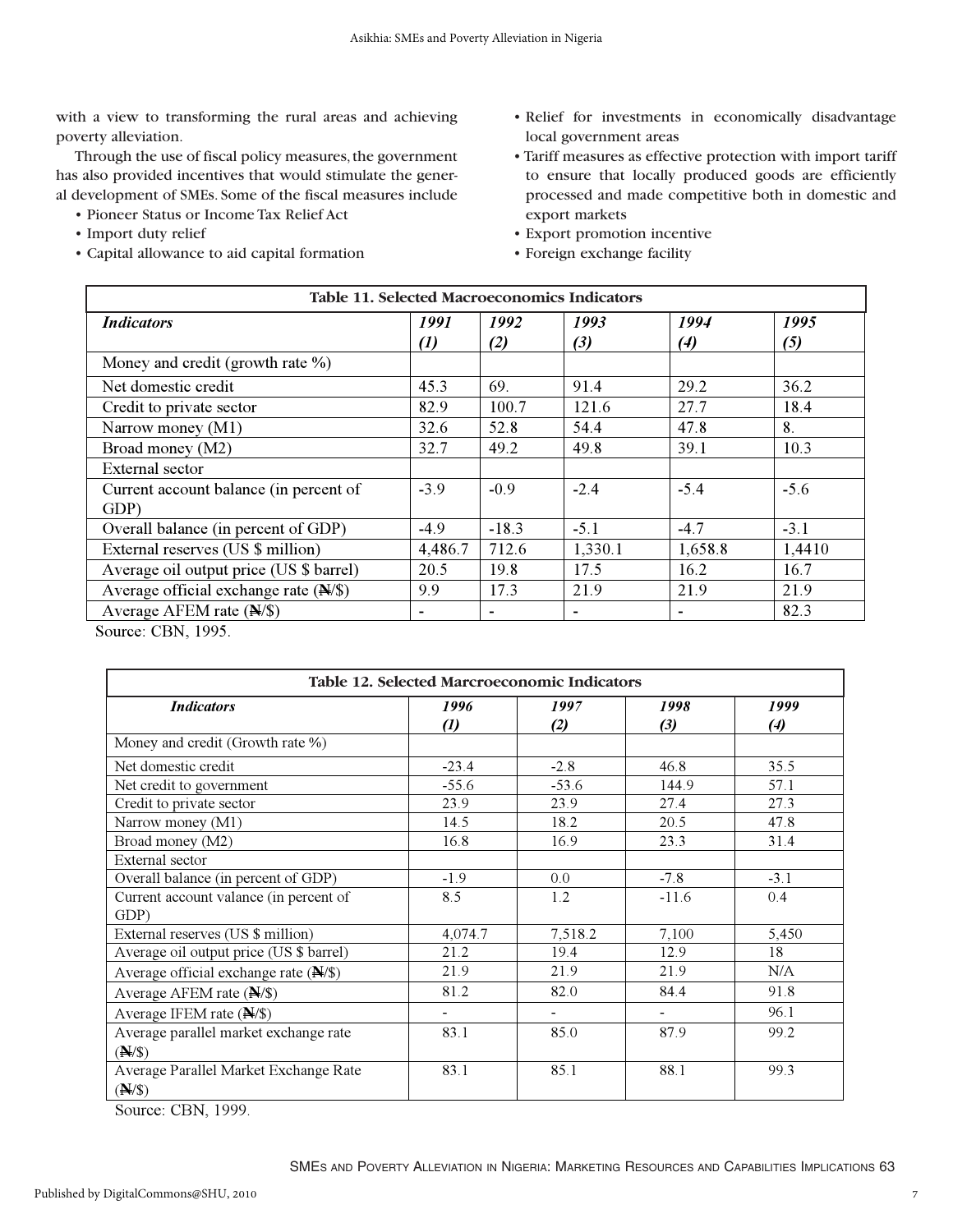| Table 13. Summary of Commercial and Merchant Banks Activities (# million) |                      |                      |                      |                      |                      |  |  |  |  |  |
|---------------------------------------------------------------------------|----------------------|----------------------|----------------------|----------------------|----------------------|--|--|--|--|--|
| <b>Activities</b>                                                         | 1995                 | 1996                 | 1997                 | 1998                 | 1999                 |  |  |  |  |  |
|                                                                           | $\left( l\right)$    | (2)                  | $(3)$                | (4)                  | (5)                  |  |  |  |  |  |
| Commercial banks reserves                                                 | 54,065.0             | 62,686.0             | 64,580.9             | 62,664.6             | 118,522.3            |  |  |  |  |  |
| Aggregate credit (Net)                                                    | 161,686.0            | 216,484.0            | 232,516.5            | 309,029.5            | 541,246.6            |  |  |  |  |  |
| Loans and advances                                                        | 140,225.4            | 157,568.8            | 232,516.5            | 262,529.9            | 338,160.4            |  |  |  |  |  |
| Total assets                                                              | 385,143.0            | 458,779.0            | 548,375.0            | 694,615.1            | 1,070,019.8          |  |  |  |  |  |
| Total deposit liabilities                                                 | 178,962.0            | 214,360.0            | 269,847.2            | 314,303.5            | 476,350.9            |  |  |  |  |  |
| Demand deposits                                                           | 79,469.0             | 95,904.0             | 128,163.9            | 142,252.1            | 202,152.1            |  |  |  |  |  |
| Time, savings, and foreign                                                |                      |                      |                      |                      |                      |  |  |  |  |  |
|                                                                           |                      |                      |                      |                      |                      |  |  |  |  |  |
| Currencies deposits                                                       | 99,493.0             | 118,456.0            | 141,683.3            | 172,051.4            | 274,198.8            |  |  |  |  |  |
| Foreign assets (Net)                                                      | 56,634.0             | 47,261.0             | 53,334.5             | 75,141.5             | 135,223.2            |  |  |  |  |  |
| Credit from Central Bank                                                  | 13,060.0             | 15,155.0             | 15,185.6             | 8,579.4              | 37,948.1             |  |  |  |  |  |
| Capital accounts                                                          | 43,182.0             | 55,637.0             | 73,880.6             | 101,362.6            | 141,969.7            |  |  |  |  |  |
| Capital and reserves<br>Other provisions                                  | 10,999.3<br>32,182.7 | 13,338.3<br>42,298.7 | 23,374.9<br>50,505.7 | 51,258.7<br>50,103.9 | 70,127.9<br>71,127.9 |  |  |  |  |  |
| Average liquidity ratio (%)                                               | 37.6                 | 40.1                 | 37.8                 | 42.6                 | 50.9                 |  |  |  |  |  |
| Average loan/deposit ratio (%)                                            | 63.8                 | 69.0                 | 71.4                 | 70.4                 | 54.1                 |  |  |  |  |  |
|                                                                           |                      |                      |                      |                      |                      |  |  |  |  |  |
| Merchant banks                                                            |                      |                      |                      |                      |                      |  |  |  |  |  |
| Reserves                                                                  | 6,216.0              | 953.0                | 1,081.3              | 3,230.5              | 2,062.9              |  |  |  |  |  |
| Aggregate credit (Net)                                                    | 32,367.0             | 49,961.4             | 49,157.0             | 69,054.5             | 62,933.8             |  |  |  |  |  |
| Loans and advances                                                        | 27,945.5             | 35,900.6             | 39,557.7             | 55,039.9             | 47,948.4             |  |  |  |  |  |
| Total assets                                                              | 79,913.0             | 111,266.9            | 91,344.1             | 126,618.5            | 124,036.3            |  |  |  |  |  |
| Total deposit liabilities                                                 | 17,856.0             | 24,924.3             | 25,317.5             | 35,010.4             | 32,456.1             |  |  |  |  |  |
| Demand deposits                                                           | 6,094.0              | 8,113.0              | 6,475.2              | 8,724.4              | 7,746.8              |  |  |  |  |  |
| Time, savings, and foreign                                                |                      |                      |                      |                      |                      |  |  |  |  |  |
| Currencies deposits                                                       | 11,762.0             | 16,811.3             | 18,842.2             | 26,286.0             | 24,709.3             |  |  |  |  |  |
| Foreign assets (Net)                                                      | 16,768.0             | 15,834.7             | 16,662.3             | 21,042.0             | 26,530.7             |  |  |  |  |  |
| Credit from Central Bank                                                  | 2,112.0              | 2,222.4              | 1,040.9              | 597.9                | 628.5                |  |  |  |  |  |
| Capital accounts                                                          | 16,515.0             | 22,314.7             | 20,027.5             | 32,517.4             | 33,049.4             |  |  |  |  |  |
| Capital and reserves                                                      | 2,834.4              | 4,087.0              | 11,792.8             | 21,597.4             | 21,243.9             |  |  |  |  |  |
| Other provisions                                                          | 13,680.6             | 18,227.7             | 8,234.7              | 10,920.5             | 11,805.5             |  |  |  |  |  |
| Average liquidity ratio (%)                                               | 39.7                 | 38.4                 | 39.1                 | 39.3                 | 55.3                 |  |  |  |  |  |
| Average loan/deposit ratio (%)                                            | 88.9                 | 99.5                 | 109.6                | 95.4                 | 91.2                 |  |  |  |  |  |
| Deposit money banks                                                       |                      |                      |                      |                      |                      |  |  |  |  |  |
| Reserves                                                                  | 60,281.0             | 63,639.0             | 65,662.2             | 65,895.1             | 120,585.2            |  |  |  |  |  |
| Aggregate credit (Net)                                                    | 194,053.0            | 266,445.4            | 302,308.6            | 378,084.0            | 604,180.4            |  |  |  |  |  |
| Loans and advances                                                        | 168,170.9            | 193,469.4            | 272,074.2            | 317,569.8            | 386,108.8            |  |  |  |  |  |
| Total assets                                                              | 465,056.0            | 570,045.9            | 675,719.1            | 821,233.6            | 1,194,056.1          |  |  |  |  |  |
| Total deposit liabilities                                                 | 196,818.0            | 239,284.3            | 295,164.7            | 349,313.9            | 508,807.0            |  |  |  |  |  |
| Demand deposits                                                           | 85,563.0             | 104,017.0            | 134,639.1            | 150,976.5            | 209,898.9            |  |  |  |  |  |
| Time, savings, and foreign                                                |                      |                      |                      |                      |                      |  |  |  |  |  |
| Currencies deposits                                                       | 116,261.0            | 134,290.7            | 158,345.6            | 193,093.4            | 300,729.5            |  |  |  |  |  |
| Foreign assets (Net)                                                      | 73,402.0             | 63,095.7             | 69,996.8             | 96,183.5             | 161,753.9            |  |  |  |  |  |
| Credit from Central Bank                                                  | 15,172.0             | 17,377.4             | 16,226.5             | 9,177.3              | 38,576.6             |  |  |  |  |  |
| Capital accounts                                                          | 59,697.0             | 77,951.7             | 93,908.1             | 133,880.5            | 175,019.1            |  |  |  |  |  |
| Capital and reserves                                                      | 13,833.7             | 17,425.3             | 35,167.7             | 72,856.1             | 92,085.7             |  |  |  |  |  |
| Other provisions                                                          | 45,863.3             | 60,526.4             | 58,740.4             | 61,024.4             | 82,933.4             |  |  |  |  |  |

Source: CBN, 2006a.

64 NEW ENGLAND JOURNAL OF ENTREPRENEURSHIP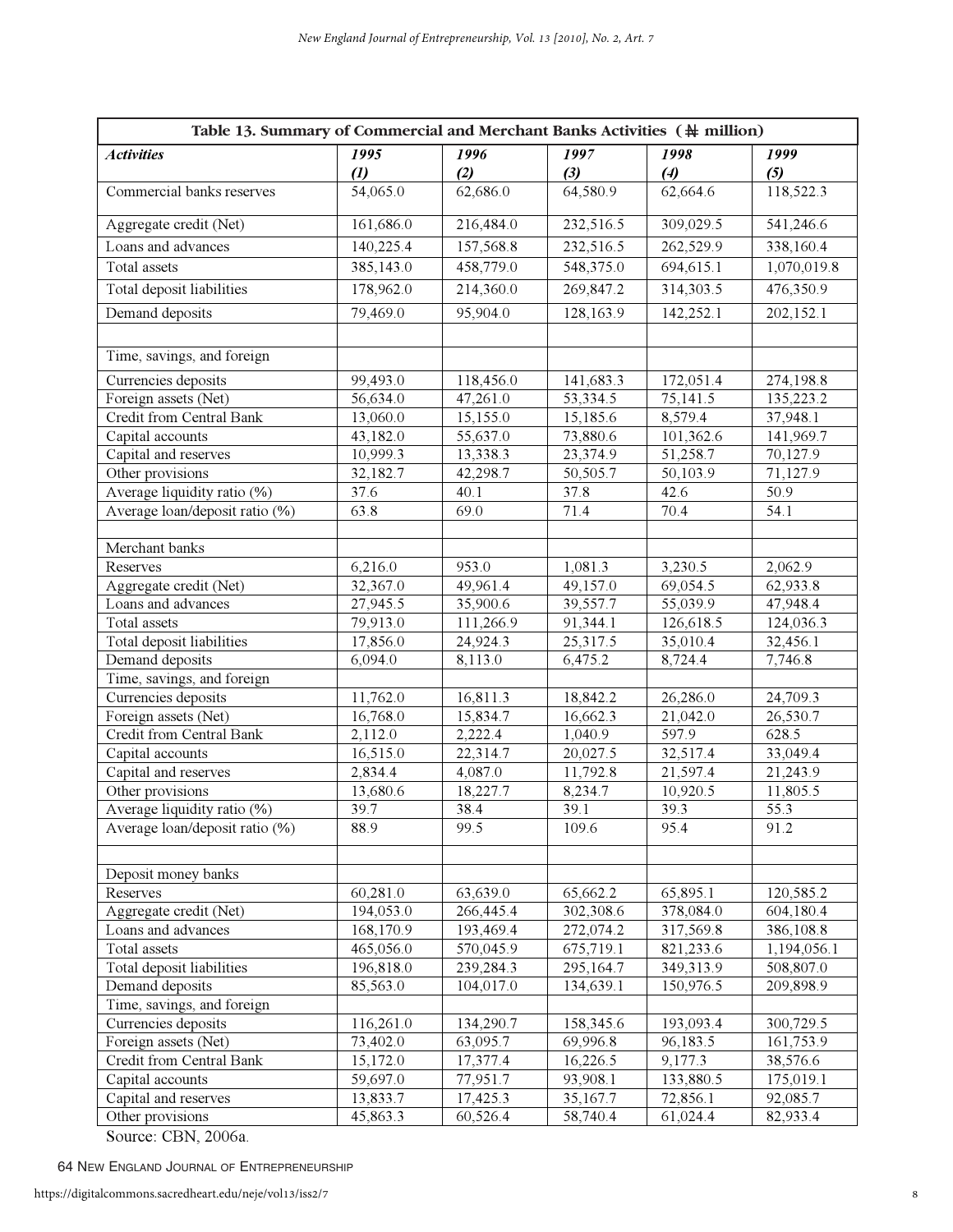Other major policies are

- Banks' equity holding in companies, established in 1998, to stimulate increased availability of equity capital to SMEs and help in restructuring their capital base.
- Second Tier Securities Market (SSM) to simplify the stringent listing requirements for sourcing funds in the capital market. The SSM was established in 1985 to assist SMEs in accessing funds from the capital market for expansion and moderation.
- Technical Training and Extension Services Programs such as Industrial Training Fund (ITF), (RMRDC), Federal Institute of Industrial Research, Oshodi, Lagos (FIIRO), Project Development Agency (PRODA) and Centre for Management Development (CMD) are mainly focused on the promotion of SMEs in the country.
- Small and Medium Enterprises Investment Scheme (SMESIS) approved at the bankers committee meeting on 21 December 1999 to promote small and medium industries as a means of stimulating rapid economic growth, industrialization, employment generation and poverty alleviation. The scheme requires all banks to set aside 10 percent of their profits before tax into an account at the central bank as equity investment and for promotion of small and medium enterprises.

CBN (2007) reports that total funds set aside by banks was  $\#537.45$  billion since December 2006, of which  $\#216$  billion has been invested in 302 projects across the country.

• Micro Credit Scheme Development Fund was established in February 2008 as part of the effort targeted at reducing poverty by empowering the SME for enhanced productive capacity and wealth creation.

#### **Poverty Alleviation in Nigeria**

Kpakol (2008) sees poverty as the inability of a person to acquire the empowerment needed to substantively control the challenges of the environment. In essence, people are poor when they lack the tools and capacity to subdue their environment or when they lack empowerment in

- tools and new techniques,
- innovations,
- management skills and ideas, and
- economic participation.

Therefore, one becomes poor when his environment subdues him.

Poverty alleviation means modes are being adopted to lessen poverty in the society. The Nigerian government has implemented different programs of alleviating poverty. For instance, in 1972, General Yakubu Gowon's National Accelerated Food Production Programme (NAFPP) and the Nigerian Agricultural and Cooperative Bank were entirely devoted to funding agriculture. In addition, Operations Feed the Nation in 1976, established under General Olusegun Obasanjo, encouraged university undergraduates to go to rural areas for farming.

Also, in 1979, Shehu Shagari's Green Revolution Programme was devised to contain food importation while boosting crop and fiber production. Many took advantage of this and went into farming. Unfortunately, the emphasis was on developing the product but not on the marketing of it. People did not get money for their efforts and thus did not remain in the program.The program, which cost about N22 billion (Adereti and Ajayi, 2004), failed to create both employment and wealth.

Buhari's government introduced the Go Back to Land programme with a view of attaining high production of food for the teeming population. In 1986, General Babangida estab-

| Table 14. Selected Macroeconomic Indicators |          |      |         |      |         |         |          |  |  |  |  |
|---------------------------------------------|----------|------|---------|------|---------|---------|----------|--|--|--|--|
| <b>Indicator</b>                            | 2000     | 2001 | 2002    | 2003 | 2004    | 2005    | 2006     |  |  |  |  |
| Moneyand credit (growth Rate %)             |          |      |         |      |         |         |          |  |  |  |  |
| Reserve money                               |          |      | 14.0    | 19.8 | 5.2     | 10.2    | 20.5     |  |  |  |  |
| Narrow money (M1)                           | 62.2     | 28.1 | 15.9    | 29.5 | 8.6     | 15.5    | 15.4     |  |  |  |  |
| Broad money (M2)                            | 48.1     | 27.0 | 21.6    | 24.1 | 14.0    | 16.6    | 30.6     |  |  |  |  |
| Net foreign assets                          |          |      | $-4.9$  | 6.4  | 83.8    | 51.6    | 51.3     |  |  |  |  |
| Net domestic credit                         | $-25.3$  | 79.9 | 64.6    | 29.1 | 12.0    | 169.3   | 80.9     |  |  |  |  |
| Net Credit to Government                    | $-170.1$ | 95.2 | 6,320.6 | 58.4 | $-17.9$ | 14.5    | $-65.0$  |  |  |  |  |
| Credit to private sector                    | 30.9     | 43.5 | 19.7    | 18.4 | 26.6    | $-37.0$ | $-676.2$ |  |  |  |  |
| Money multiplier for M2                     |          |      | 2.5     | 2.7  | 2.9     | 3.2     | 3.5      |  |  |  |  |
| Income velocity of M2                       |          |      | 5.4     | 5.4  | 5.6     | 6.1     | 5.7      |  |  |  |  |

Source: CBN, 2006a.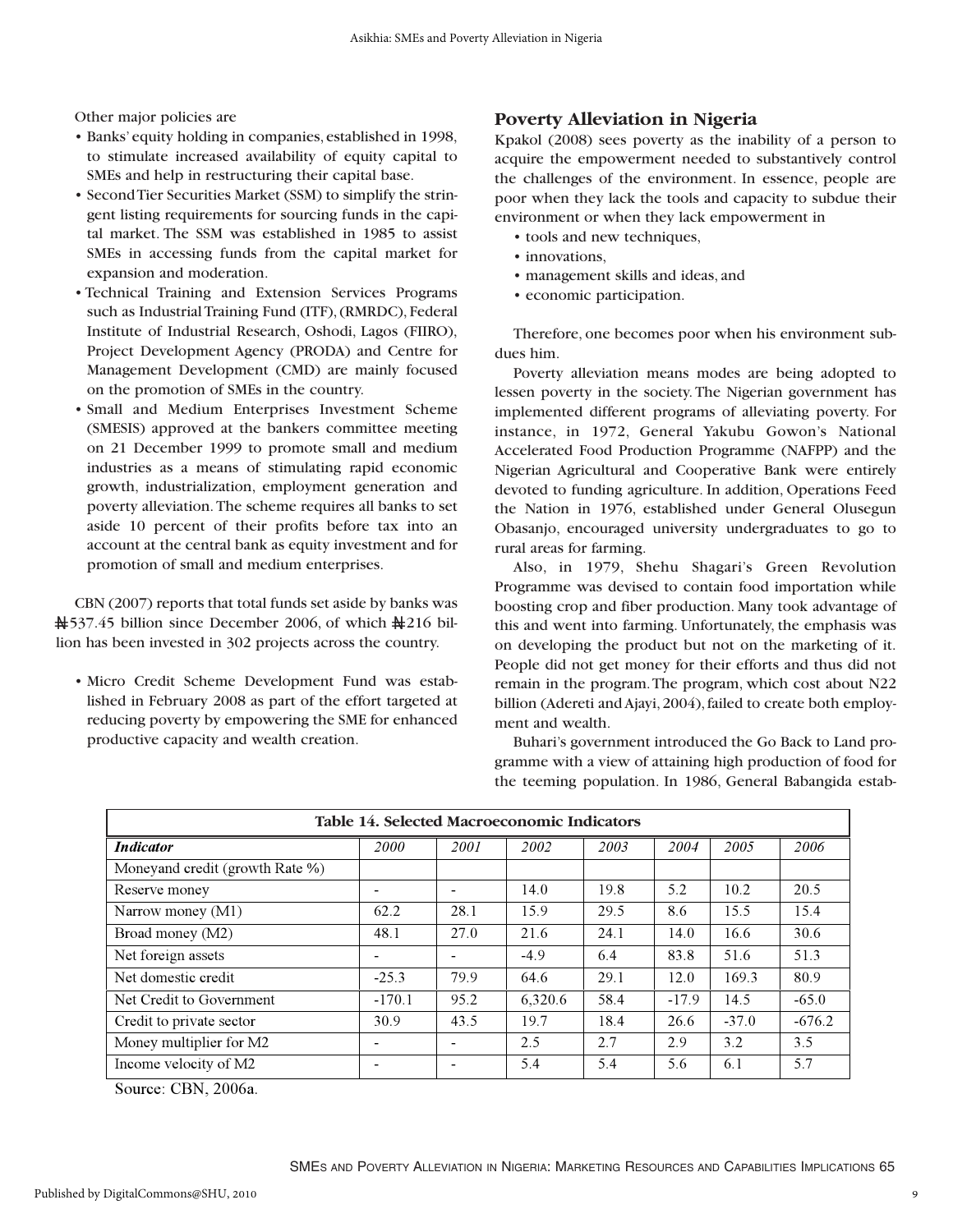lished the Directorate of Food,Roads and Rural Infrastructure (DFRRI) for rural development as a means to provide feeder roads, electricity, portable water, and toilet facilities for the rural dwellers; to ease transportation of goods from the rural areas to the city, thus reducing the rural urban drift; and to allow farmers and business people in the rural areas to have good value for monies invested in any kind of business. In addition, the Better Life Programme was established to help the poor attain greater productivity. In total, about  $\#1.9$  billion was spent on these programs. Also, many people benefitted from the  $\#10$  billion spent on the Family Support Programme and the Family Economic Advancement Programme, promoted by General Abacha in 1993. Between 1999 and 2007, the government of Obasanjo spent several billions of naira on the National Poverty Eradication Programme (NAPEP) and Small and Medium Enterprises Development Agency of Nigeria (SMEDAN) as well as National Directorate of Employment (NDE). The underlying philosophy of these initiatives is that if those who are empowered through all these programs are still in business, some of the businesses would have metamorphosed from being small and medium to large-scale operations and there would be multiplier effects of such productive activities on the economy.

Kpakol (2008) opines that poverty does not go away by just expending money on programs; instead, investments in human capital through the creation of skills base are needed, hence the right skill base will attract the right type of income. National Independent Survey (NIS, 2004) reveals that about 66 percent of the population are rural are poor while 43.2 percent of the population are urban poor. The poverty rate in southeast Nigeria is about 26.7 percent while the rate in the northeast is 72 percent, raising doubt about CBN's recent release (CBN 2006b) that the poverty rate in Nigeria is at 54.7 percent.

Village Economic Development Solutions Scheme (VEDSS), the poverty eradication program of the present government, is a home-grown poverty eradication model based on partnership among all tiers of government and development partners.There is great believe that this program will work because it is community based and community driven.

## **SME and Poverty Alleviation: Marketing Resources and Capabilities Implication**

Resources can be tangible or intangible and can usually be given a monetary value, whereas this is impossible for capabilities (Day, 1994). Capabilities are the skills and knowledge that enable enterprises to exploit their resources effectively (Day,1994;Hafeez,Zhang,and Malak,2002).For this purpose, human resources and market organizational assets of a firm are combined (Day, 1994), and capabilities are often understood as functionally based activities.

Marketing capability refers to the integrative processes in which the enterprise applies skills and knowledge to marketrelated needs of the business (Day, 1994). Capability can be demonstrated on operational and strategic levels inside as well as outside the firm when managing alliances and networks with other parties (O'Driscoll, 2006).

According to Day (1994) external marketing capability employs the use of both customer- and competitor-related marketing (information, product development) and skills in collecting and exploiting information (Vorhies and Morgan, 2005). Later, a third type of external marketing capability has been added, i.e., distribution competence, which contains the firm's ability to find and choose appropriate representatives and to develop the distribution channel (Vorhies and Morgan 2005). Internal marketing capability includes strategic, interfunctional marketing capability, and operative management-related marketing capability (Day, 1994). Operational competence includes skills and knowledge related to specific business areas, such as project management and sales promotion.

For the purposes of this research it is obvious that a lot has been done by the national government and poverty alleviation programs to use SME to decrease the poverty. Indeed, a percentage of the Nigerian population/businesses have benefitted from these programs.This is corroborated by Kpakol (2008) when he noticed that most of the time the market is not there and there are no conscious efforts to develop it. Marketing, as summarized by Kotler (2006) and American Marketing Association is the encapsulation of consumers' desires into a product/service for exchange with the customers for a profit to the enterprise and a means of satisfaction to the customers.

Barney (1991), Best (2005), and Prahalad and Ramaswamy (2004) further suggest two classifications of marketing resource:

- Market-based resources: Those resources that can be immediately deployed in the marketplace to directly create or maintain competitive advantage. Best (2005) identifies the ability to identify customer's wants and requirements together with capabilities to create and build appropriate relationships with those customers.A second set of market-based resources lies in the reputation and credibility of the firm among customers, suppliers and distributors—these constitute reputation assets. A third vital market-based resource is the ability to successfully innovate in the marketplace (Zhou, et al., 2001).The final set of market-based resources is found in the human resources of the organization.The employees of the firm are the conduit through which marketing strategies are implemented (Chimhanzi, 2004).
- Marketing support resources: These serve to support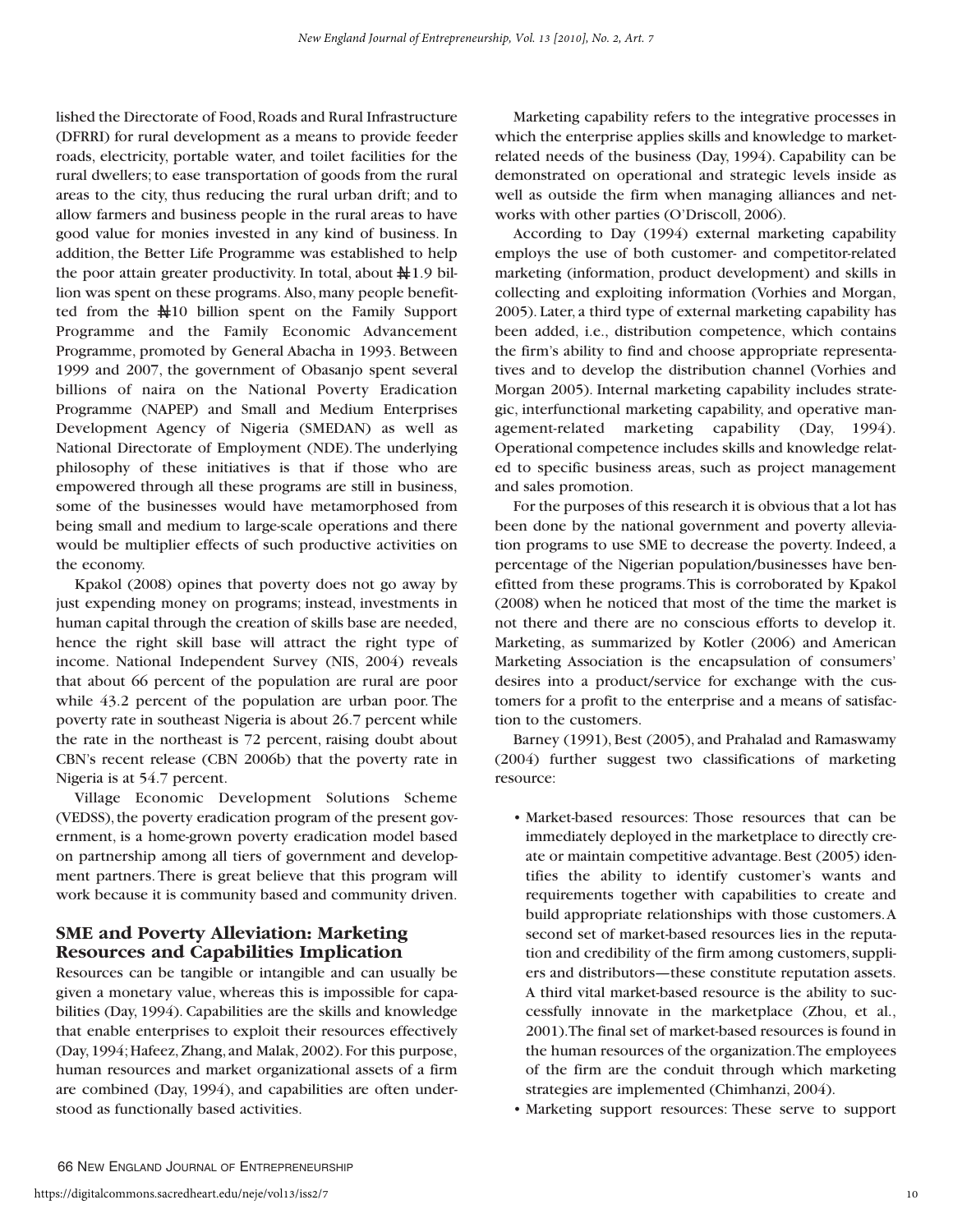marketing activities and hence contribute indirectly to competitive advantage. Martins and Terblanche (2003) identify the marketing culture of an enterprise and the capabilities of its managers to lead, manage, motivate, and coordinate activities as the two most important marketing support resources.

Davidson (1997) and Giovani (2005) suggest that core competencies as part of organizational capabilities represent the consolidation of firm-wide technologies and skills into a coherent thrust and that a core competency makes a business unique to the target market and also competitively superior.A core competency becomes the thrust of an enterprise relative to both the target market and the competition and is enabled by the underlying strengths of the enterprise in functional areas.

Harmsen and Bjarne (2004) and Meyer and Utterback (1993) assert that core competence must make a tangible and pronounced contribution to the perceived customer benefit of the end product and not be easy for competitors to imitate.

Day (1994) and Hooley, Greenley and Cadogan (2005), however, assert that marketing capabilities are those factors that specifically link the business to the consumer, such as high awareness, superior customer service ability, strong distribution capabilities or a large customer base.They suggest that marketing capabilities represent a significant factor in selecting the business focus or scope. Other examples of marketing capabilities include a highly regarded brand name, a large customer list, a strong relationship marketing program, a strong and responsive communication program, and excellent retention of customers. Klepper (2002) and Kotler (2004) believe that marketing capabilities must constitute a unique ability to provide access to target markets and the competition in order to arrest changes in the environment.

Judge and Elenkov (2005) see the organizational capacity for change as one of the marketing capabilities of an enterprise and they define it as a broad and dynamic one that allows the enterprise to adapt old capabilities to new threats and opportunities as well as to create new capabilities.The organizational capacity for change has also been described as the organization's collective readiness for change (Cunningham et al. 2002). It comprises the organizational infrastructure that can support or hinder change initiatives, and is related to an enterprise's ability to learn and innovate (Verona and Ravasi, 2003).

Usually in an SME, the manager, who is also the major employee of the business, is charged with the responsibility to create the marketing capability and sell the product/service. Greenberg and Mayer (1994) state two major attributes of such manager as

1. Ego Drive (or the ability to conquer):The need to see

the customer as being there to help in making sales.The ego must be motivated by failure not to be sheltered by it.

2. Empathy: This is the ability to feel as the customer so as to sell to him a product or service.Having empathy does not necessarily mean being sympathetic.It is possible to know what the other fellow feels without agreeing with the feeling.SME operators cannot create and expand his market without the ineligible and irreplaceable ability to get a powerful feedback from his customer through empathy. Empathy enables the SME operator to sense and adjust to the customer's reaction.

Greenberg and Mayer (1994) talk about having the ability to maintain a synergistic effect of these attributes. It is true that government attacks poverty from two sources: through direct poverty alleviation programs and through the SMEs development programs. If indeed the resources released through these two avenues are creatively used in business, and required knowledge of encapsulation of the right desires of customers are the foundation of such businesses with the use of other marketing support resources and capabilities, then the majority of businesses would not have died before their fifth anniversary as stated by SMEDAN (2008) rather there would have been continuous expansion and industrialization.The person whose business has died adds to the general poverty level, he goes back to queue for more help instead of helping others.

There is a dynamic relationship between empathy and ego drive.It takes a combination of the two,each working to reinforce the other—each enabling the other to be fully utilized to make a successful businessperson.

Marketing resources of small and medium businesses start from the ability to identify needs of the customers. Empowerment to start a business is one thing, identifying needs within community before setting up a business is another.For SMEs to provide solution to poverty is to assume that such businesses create enhanced productive capacity of individuals which create wealth when an exchange is affected and which eventually solves the issue of poverty, thus serving as a poverty alleviation mechanism.This concept is depicted Figure 1.

Many researchers have looked at solving this problem through financial intervention; in turn, government has responded by establishing various financial supports from the standpoint of the SMEs as explained in the earlier sections. Surprisingly, few researchers have bothered to ask or investigate what happened to those who benefitted from these programs and if their businesses had performed well and sufficient enough to have a multiplier effect on the economy and their immediate environment.The only justification for our present state after implementation of all these govern-

SMES AND POVERTY ALLEVIATION IN NIGERIA: MARKETING RESOURCES AND CAPABILITIES IMPLICATIONS 67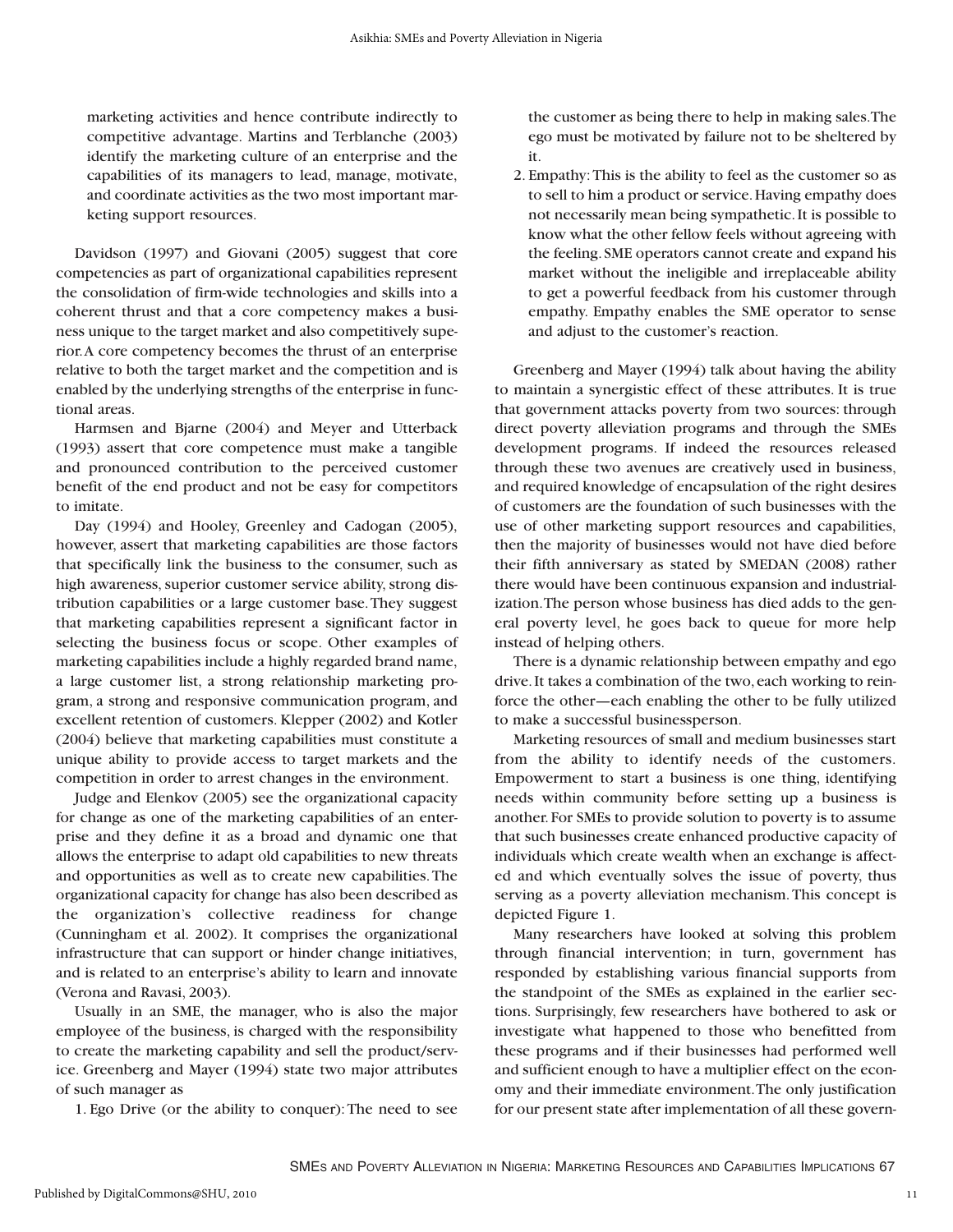

**Figure 1. A conceptual model of marketing mediation of SMEs–poverty alleviation relationship**

ment programs is that most of the businesses must have crashed out of existence as noted in the SMEDAN report of 2008. Ashibogwu (2008) noted that one of the reasons for this high failure is lack of market research to confirm demand and assess suitability of proposed offerings.

# **Conclusion**

Hanan (1974) asserts that there is no substitute for marketing as the ultimate source of profitable growth. He concludes that market centering may be a business' most successful answer to the problem of how to become more profitable. No amount of money from the government can eradicate poverty without active participation of those concerned.

The need for those benefactors of SMEs and poverty alle-

viation programs to rightly encapsulate consumers' desires into product/service cannot be overemphasized because consumers do not reject what they need,it is like giving back to the customers/consumers what they asked for. Possessing other market-based resources like integrity, which helps in building reputation and credibility of the business, is equally important. Other characteristics of importance are personal development of the business owners in terms of acquisition of relevant and recent knowledge on how to continue to satisfy the customers, and possessing the capacity for change so as to continually adapt old capabilities to new threats and opportunities as well as to create new capabilities for performance that can create wealth and solve the poverty problem.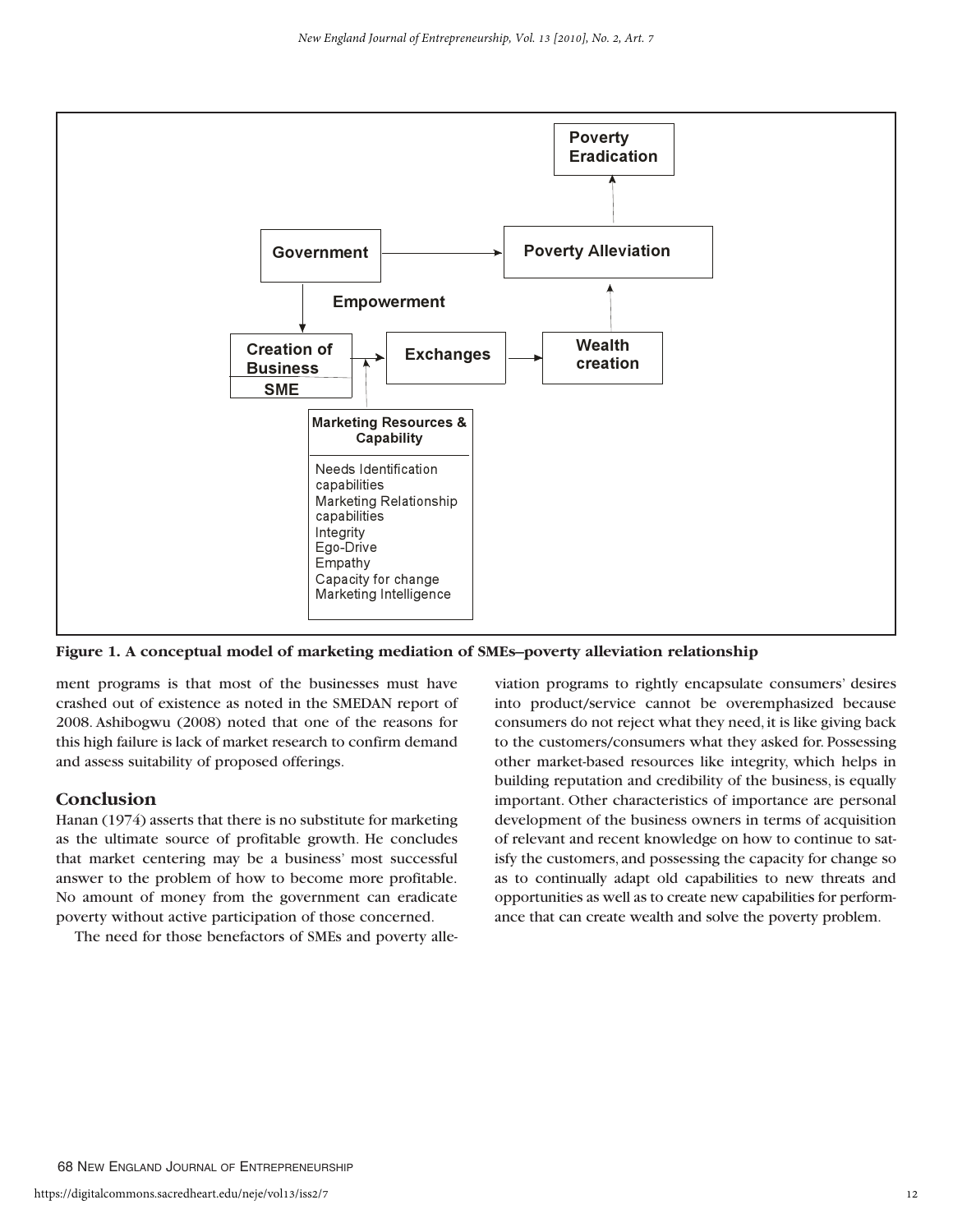#### **References**

- Adeokun,A.,Adedoyin F., and Adereti, O. 2002. Effects of rural development projects on people standard of living in selected communities in Ikorodu area of Lagos State, Nigeria. *Proceedings of the Twelfth Annual Conference of the Nigeria Rural Sociological Association.* University of Ibadan, 49–54.
- Adereti, F. O., and Ajayi,A. O. 2004.Agricultural and non-agricultural income generating activities of rural women of different socio-economic status for poverty reduction in Osun State, Nigeria. *Journal of Rural Development* 2: 13–21.
- Ashibogwu, M. 2008. Common failures of family business. *Business Day* (May 18).
- Barney, J. 1991. Firm resources and sustained competitive advantage.*Journal of Management* 17, 1: 99–120.
- Best, R. 2005. *Market-based management strategies for growing customer value and profitability.* 4th (International) Ed. New York: Pearson Prentice Hall.
- Central Bank of Nigeria. 2006a. Annual report and statement of accounts for the year ended 31st December.
- ———. 2006b. Banking supervision annual reports. CBN reports 15 (November).
- --- 2007. Quarterly report & statement of accounts for the year ended 31st December.
- ———. *2008.* Banking Supervision Annual Reports. CBN reports 17 (November)*.*
- Chimhanzi, J. 2004.The impact of integration mechanism on marketing/human resource dynamics.*Journal of Marketing Management* 20, 7/8: 713–740.
- Cunningham, C. Cristel,A. Shannon, H. McIntosh, J. Lendrum, B., and Rosenbloom, D. 2002. Readiness for organizational change: a longitudinal study of workplace, psychological, and behavioral correlates.*Journal of Occupation Organizational Psychological* 75: 377–392.
- Davidson, H. 1997. *Offensive marketing how to make your competitors followers.* London: Penguin.
- Day, G. 1994.The capabilities of market-driven organizations. *Journal of Marketing* 58, 4: 37–52.
- Eigbe, S. E., and Central Bank of Nigeria. 1995, 1999. *Debt Trends.*
- Giovani, J. 2005. Market priorities, manufacturing configuration and business performance: An empirical analysis of the orderwinner framework. *Academy of Marketing Science* 29, 3: 255–275
- Greenberg, G., and Mayer, J. 1994.What makes a good salesman? *Harvard Business Review* 6, 9: 51–56.
- Hafeez, K. Zhang,Y., and Malak, N. 2002. Determining key capabilities of a firm using analytic hierarchy process. International *Journal of Production Economics* 76, 1: 39–51.
- Hanan, M. 1974. Reorganize your company around its market. *Harvard Business Review* 4: 63–74.
- Harmsen, H., and Bjarne, J. 2004. Identifying the determinants of value creation in the market:A competence-based approach. *Journal of Business Research* 57: 533–547.
- Hooley, G. Greenley, G. Cadogan, J., and Fahy, J. 2005.The performance impact of marketing resources.*Journal of Business Research* 58: 18–27.
- IFAD. 2007. International financing African development projects report on Nigeria.
- Judge,W., and Elenkov, D. 2005. Organizational capacity for change and environmental performance:An empirical assessment of Bulgarian firms.*Journal of Business Research* 58: 1205–1213.
- Klepper, S. 2002.The capabilities of new firms and the evolution of the U.S. automobile industry.*Industrial and Corporate Change* 11: 645–666.
- Kotler, P. 2004. *Marketing management:Analysis, planning and control.* Englewood Cliffs, NJ: Prentice-Hall Inc.
- ----------. 2006. *Marketing management*. New Delhi: Prentice Hall of India.
- Kpakol, M. 2008. How government is fighting poverty. *Business Day* (February 18).
- Malik, M.,Torimiro, D., and Adereti, O. 2003. Parents' perception of development indicators for school youth: Implications for enhancing decent livelihood in Nigeria. *Proceeding of the 6th Annual Meeting and Conference of Children in Agriculture Programme* (CIAP), 97–104.
- Martins, E., and Terblanche, F. 2003. Building organizational culture that stimulates creativity and innovation. *European Journal of Innovation* 6: 64–74.